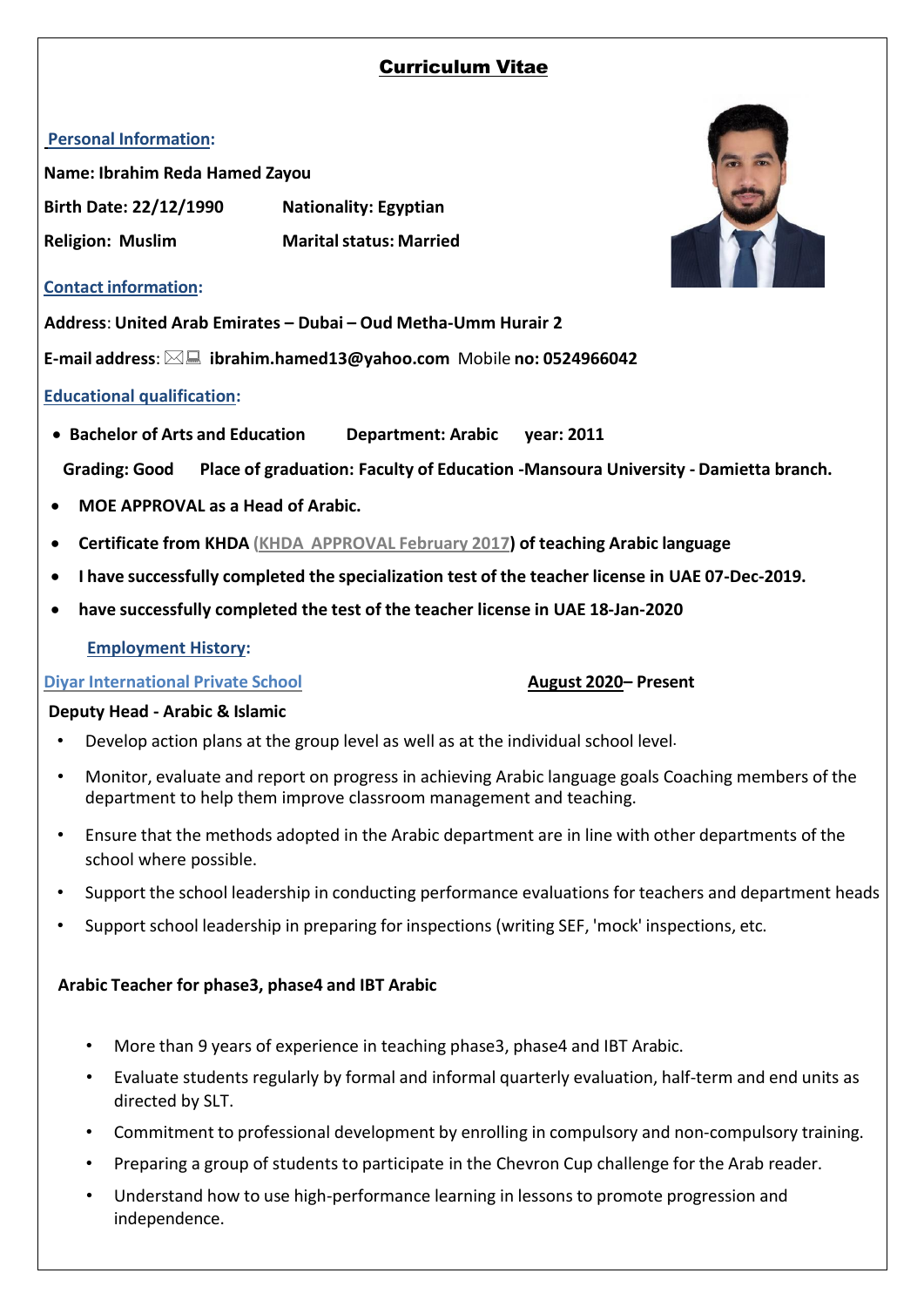### **GEMS Wellington International School, Dubai 2017 - 2020**

### • Creating curriculum maps and schemes of work in line with KHDA guidelines and UAE Ministry of Education standards.

- Develop approaches to develop parental involvement.
- Ensure compliance of all schools regarding teacher recruitment, curriculum.
- Coaching members of the department to help them improve classroom management and teaching.
- Analyzing data and creating action plans to address areas of development.
- Implementing the IB Arabic course for the first time and involvement in IB open evening.

### **Arabic Teacher for KS3, KS4 and IB Arabic October 2017 – 2020**

- I have good knowledge of GCSE and BTEC syllabuses (Edexcel, Oxford AQA, AQA IGCSE).
- Confidently use assessment for learning strategies and a variety of tasks to enhance learning
- Carry out some other duties such as the senior leadership team that may reasonably direct.
- Choosing the appropriate learning resources and developing study skills through the library, ICT, and other sources

### **The Sheffield Private School August 2016 – June 2017**

### **Arabic and Islamic teacher**

- Experience teaching Arabic to KS2 (Year 2).
- Experience teaching Islamic studies to KS2 (Year 4, Year 5) and KS3 (Year 8).
- Experience teaching IB Arabic as a second language to both standard and high level.
- Prepare studentsfor participation in internal and external Arabic handwriting competitions.
- Took part in cross-curricular professional development sessions to share best practice.

### **English Language School (PVT) Dubai August 2014 – June 2016**

### **Arabic teacher**

- Experience successfully teaching KS2 and KS3 Arabic.
- Organized and helped students prepare school performances in Arabic.
- Running Arabic poetry and reading competition with Arabic and Non-Arabic speaking students.
- Analyzed data and implemented plans to continue to help student progression.

#### **Languages School, Egypt August 2011 – May 2014**

#### **Arabic teacher**

- Experience teaching secondary school Arabic.
- Helped organize a whole school anti-bullying project.
- Co-led school entries into national competition.
- Provide training courses for teachers in model schools about the importance of educational technology and how it is used in the educational process.

# **Head of Arabic September 2017 – 2020**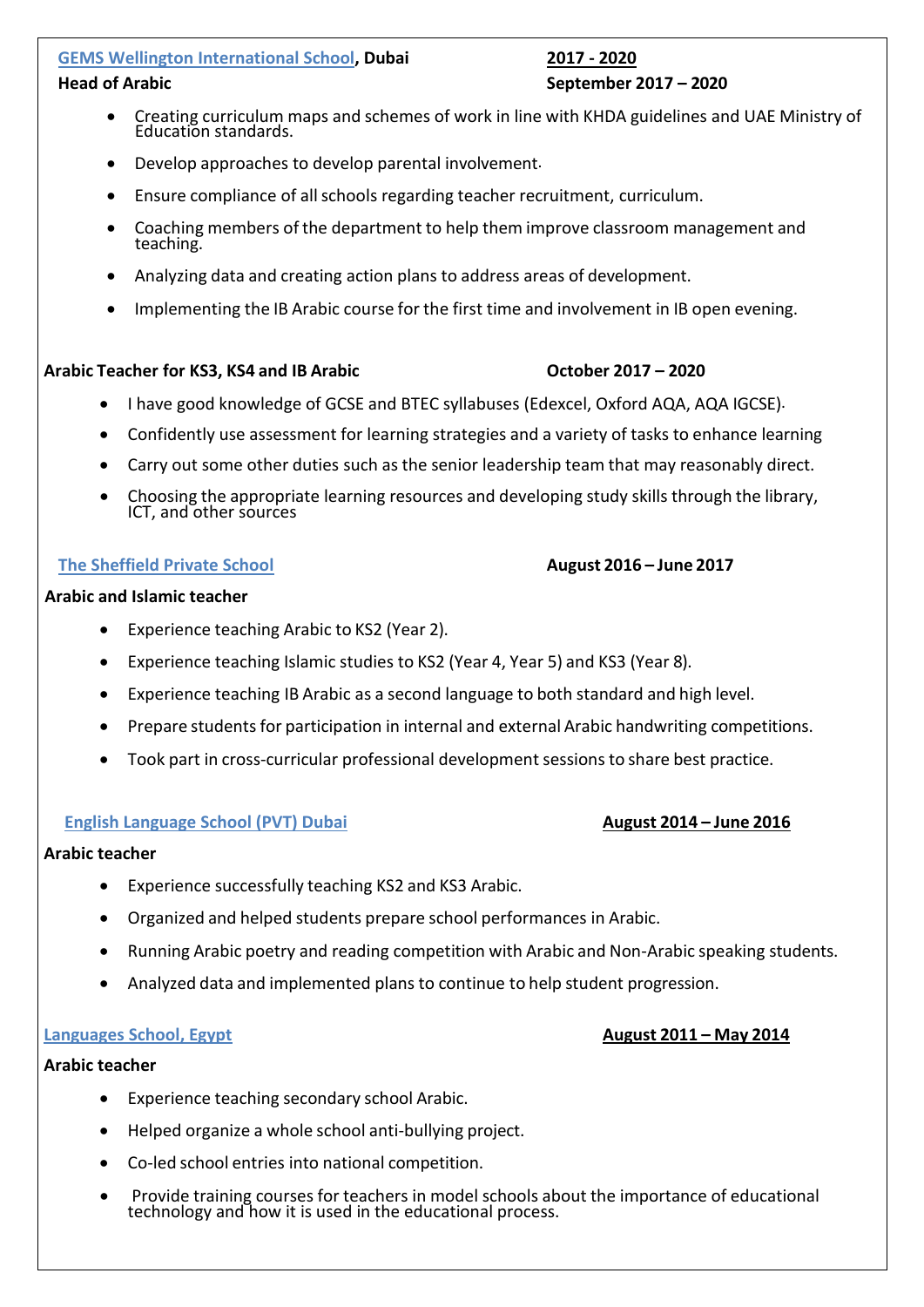# **Training courses:**

- (1) Attended a KHDA workshops on the Living Arabic program.
- (2) Attended a workshop (EDTECH EXPO) on the use of smart boards and digital media.
- (3) Attended 'GCSE Arabic Understanding Assessment and Effective Delivery' training run by Pearson UK on 29 September 2015
- (4) Certificate of GCSE Arabic Understanding Assessment and Effective Delivery.
- (5) Attended a workshop about Arab Reading Challenge Project.
- (6) Successfully completed Edu care online courses including a course on Child Protection for InternationalSchools
- (7) A license of the International Computer Driving (ICDL V5).
- (8) Certificate from the Cairo University in the English conversation.
- (9) Passing a workshop in the Adobe Photoshop CS5 / / From Faculty of Education, Mansoura University, Damietta
- (10) Attended a workshop on the smart board and a library of digital media From Faculty of Education, Mansoura University, Damietta

#### **Personal skills:**

- The ability to collaborate with others and work in groups.
- Understanding modern language teaching practices.
- Ability to implement effective and impactful approaches to capacity building.
- Able to take on and act on feedback.
- Excellent interpersonal and communication skills and the ability to foster collaboration
- Commitment and capacity to carry responsibility.
- Ability to communicate effectively in both Arabic and English.
- Proficiency motivates others to participate and make more effort.

#### **Computer skills:**

- Proficiency in Office programs (Office xp) version (2003-2007-2010).
- Proficiency in the work of educational presentations and educationalsoftware through (PowerPoint).
- Proficiency in the work of educational videos through the program (power director).
- Proficiency in working on the Photoshop program and the use of the Scanner and presentation of data.
- Proficiency in working on the Internet and design electronic educationalsituations.
- Proficiency in the design of all types of tests and online surveys.